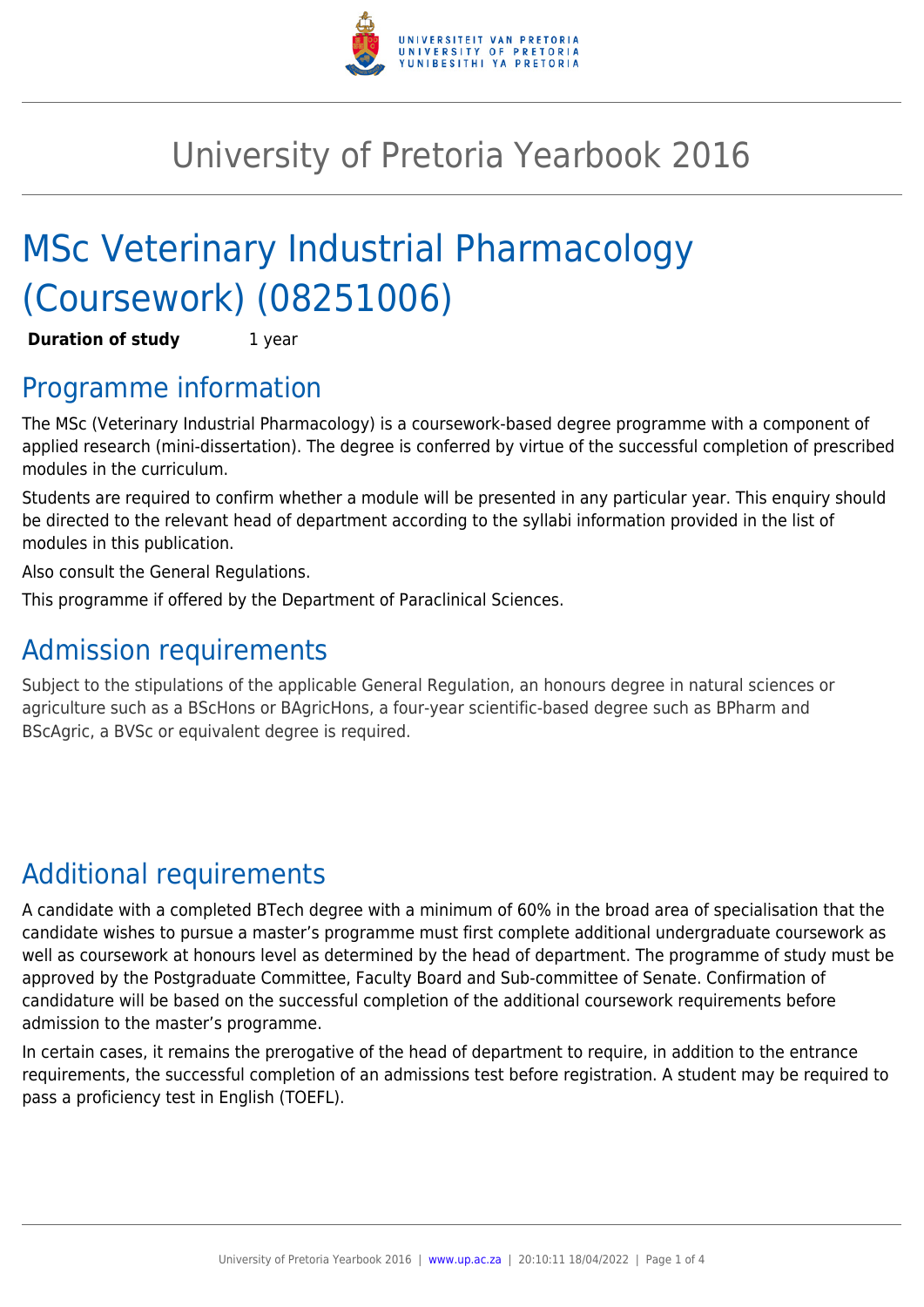

## Examinations and pass requirements

A minimum examination mark of 50% is required in each of the modules where a semester or year mark is not required. However, where a semester or year mark is required, the latter will contribute 50% to the final mark. A subminimum of 40% is required in the examination and a final mark of at least 50 % to pass the module. Instructions regarding requirements for semester, year or examination marks are published in the study guides, for the specific attention of candidates.

Should a candidate fail a module, but score a mark of at least 40%, he or she may be admitted to a supplementary examination, which has to be taken either during the same examination period, or not later than the subsequent examination period. If a candidate fails to qualify for a supplementary examination, a special examination may be granted after one semester has lapsed.

The examination in the module Veterinary industrial pharmacology VIP 800 may only be taken after successfully completing the module Advanced fundamentals of pharmacology FAK 876.

#### Research information

Also consult the General Regulations.

Candidates must submit a mini-dissertation which deals with an applied field of study within the veterinary pharmaceutical industry. The topic is determined in consultation with the head of department, and the research project that follows, must be approved according to Faculty guidelines.

The mini-dissertation is based on an applied research project or related research projects (which need not be original), planned and reported by the candidate. (Assistance with statistical processing, applied specialised procedures, etc. is allowed, but must be acknowledged.) The candidate may use appropriate research done previously, to add to the writing of the dissertation.

Previous, related publications by the candidate may be bound with the mini-dissertation, but may not substitute the complete text of the mini-dissertation. Publications, which are submitted, must be rounded off by means of an extensive introduction, materials, and information concerning methods and a discussion of the results. An external examiner, who may not necessarily attend the final examination in the special field of study, will evaluate the mini-dissertation.

Before or together with the mini-dissertation, a draft article based on the mini-dissertation must be prepared for publication in an acknowledged journal, failing which the degree will not be conferred. The draft article must be acceptable to the supervisor and must comply with the requirements for subsidy (see applicable Faculty rules). Also consult the General Regulations.

The average mark of the separate marks awarded by all examiners, constitutes the final mark for the dissertation. The minimum pass mark is 50%. The Dean, on the recommendation of the head of the department, may permit a candidate who has failed, to submit an amended mini-dissertation for final adjudication. The mark awarded for the mini-dissertation will make up 25% of the final mark.

### Pass with distinction

In order to obtain the degree with distinction, 75% in the Mini-dissertation and a cumulative average of 75% in the core modules provided that a minimum pass mark of 60% in all the core modules are required.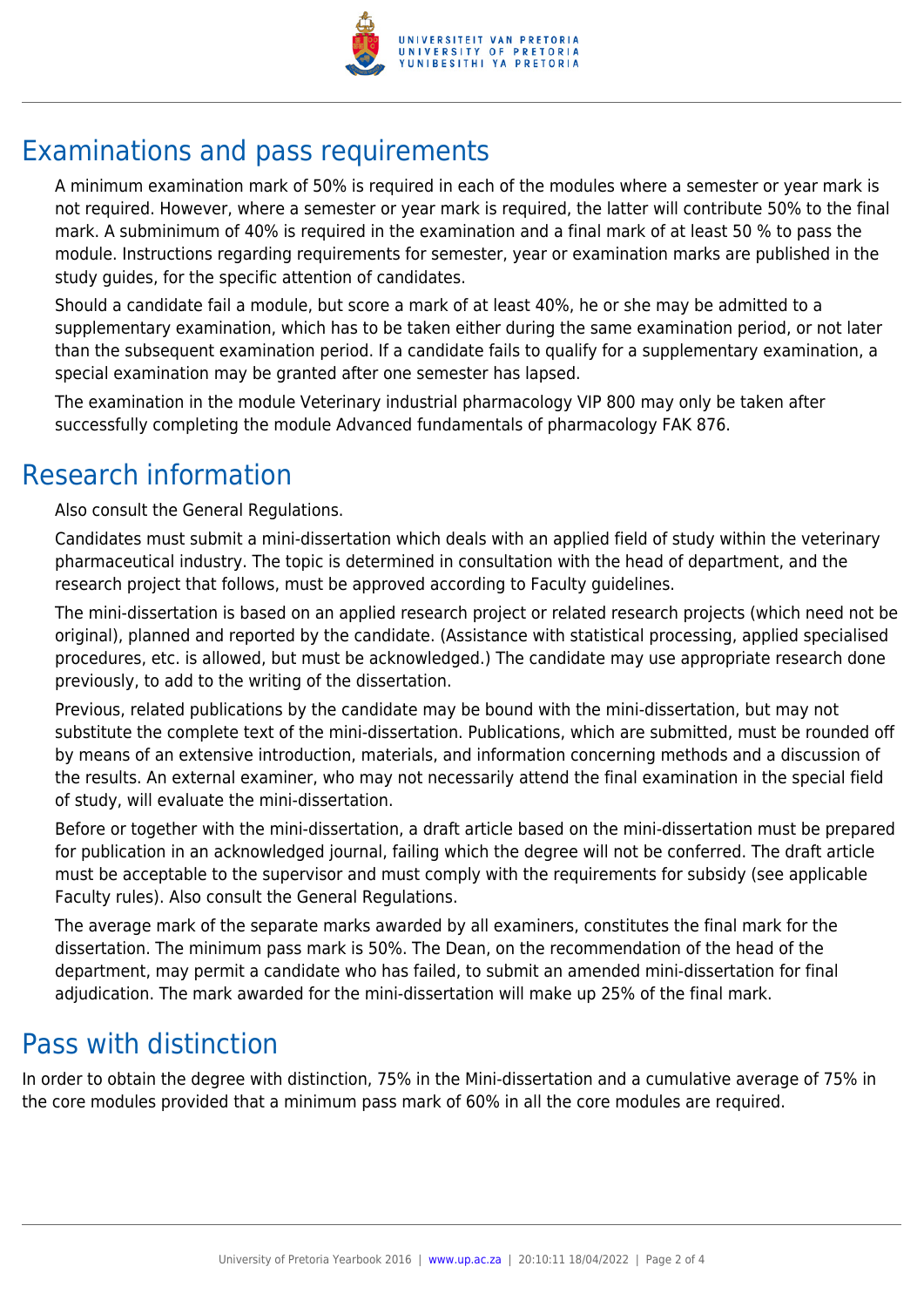

### Curriculum: Year 1

#### **Minimum credits: 189**

#### **Core modules**

[Veterinary industrial pharmacology 800](https://www.up.ac.za/mechanical-and-aeronautical-engineering/yearbooks/2016/modules/view/VIP 800) (VIP 800) - Credits: 50.00 [Minidissertation: Veterinary industrial pharmacology 890](https://www.up.ac.za/mechanical-and-aeronautical-engineering/yearbooks/2016/modules/view/VIP 890) (VIP 890) - Credits: 100.00 [Advanced fundamentals of pharmacology 876](https://www.up.ac.za/mechanical-and-aeronautical-engineering/yearbooks/2016/modules/view/FAK 876) (FAK 876) - Credits: 30.00 [Research methodology 812](https://www.up.ac.za/mechanical-and-aeronautical-engineering/yearbooks/2016/modules/view/VRM 812) (VRM 812) - Credits: 9.00